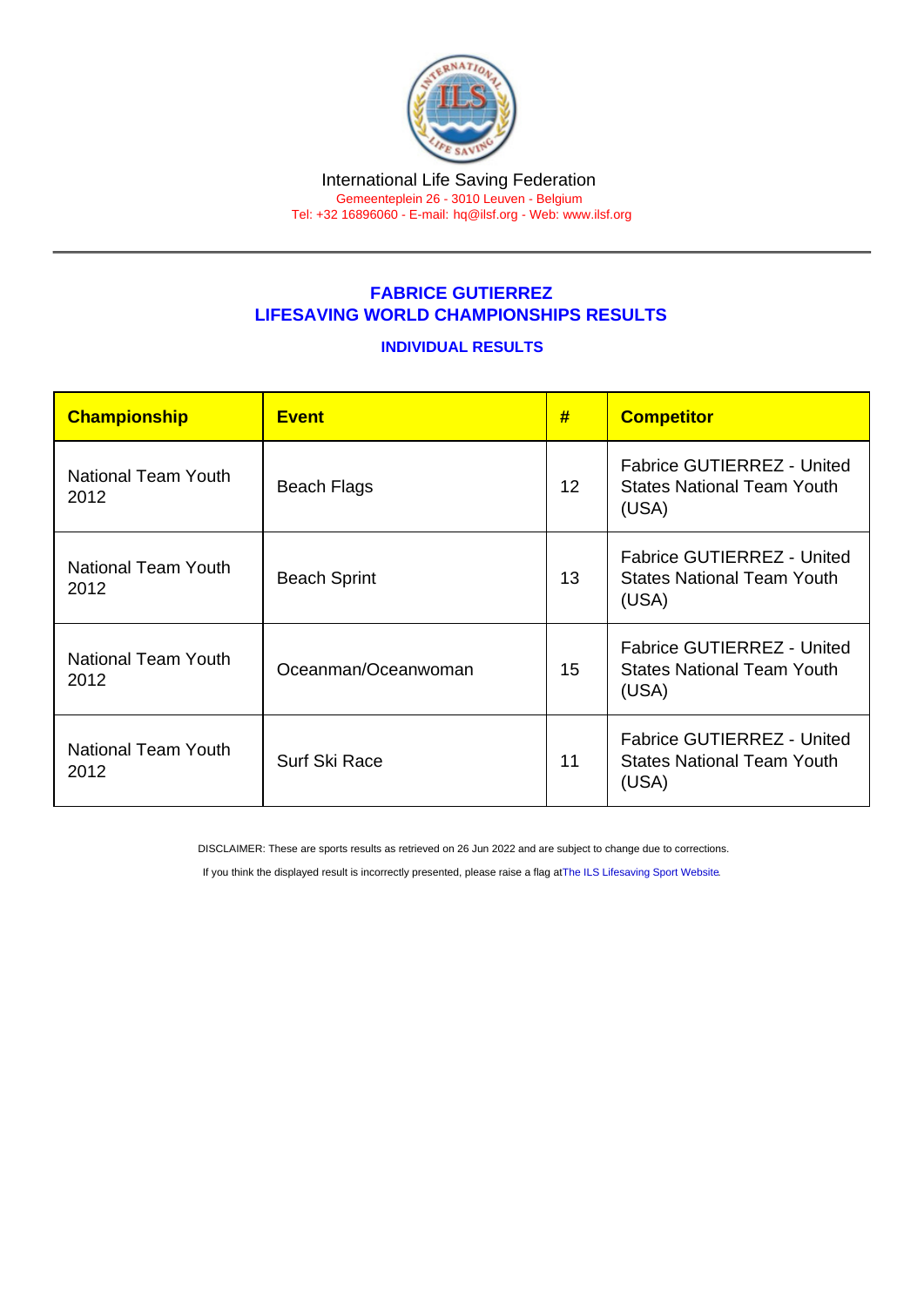## FABRICE GUTIERREZ LIFESAVING WORLD CHAMPIONSHIPS RESULTS

## TEAM RESULTS

| Championship                       | Event                     | # | <b>Competitors</b>                                                                                                                                 |
|------------------------------------|---------------------------|---|----------------------------------------------------------------------------------------------------------------------------------------------------|
| <b>National Team Youth</b><br>2012 | 4x50m Medley Relay        | 5 | <b>United States National Team</b><br>Youth (USA)<br>Clayton ADKINS, Ian<br><b>BATEMAN, Fabrice</b><br><b>GUTIERREZ, Matthew WISE</b>              |
| <b>National Team Youth</b><br>2012 | <b>Beach Relay</b>        | 5 | <b>United States National Team</b><br>Youth (USA)<br>Clayton ADKINS, Ian<br><b>BATEMAN, Fabrice</b><br><b>GUTIERREZ, Konner</b><br><b>KATZMARK</b> |
| <b>National Team Youth</b><br>2012 | Oceanman/Oceanwoman Relay | 5 | <b>United States National Team</b><br>Youth (USA)<br>Clayton ADKINS, Ian<br><b>BATEMAN, Fabrice</b><br><b>GUTIERREZ, Konner</b><br><b>KATZMARK</b> |
| <b>National Team Youth</b><br>2012 | <b>Rescue Tube Rescue</b> | 5 | <b>United States National Team</b><br>Youth (USA)<br>Clayton ADKINS, Ian<br><b>BATEMAN, Fabrice</b><br><b>GUTIERREZ, Konner</b><br><b>KATZMARK</b> |
| <b>National Team Youth</b><br>2012 | 4x50m Obstacle Relay      | 6 | Australia National Team Youth<br>(AUS)<br>Clayton ADKINS, Ian<br><b>BATEMAN, Fabrice</b><br><b>GUTIERREZ, Matthew WISE</b>                         |